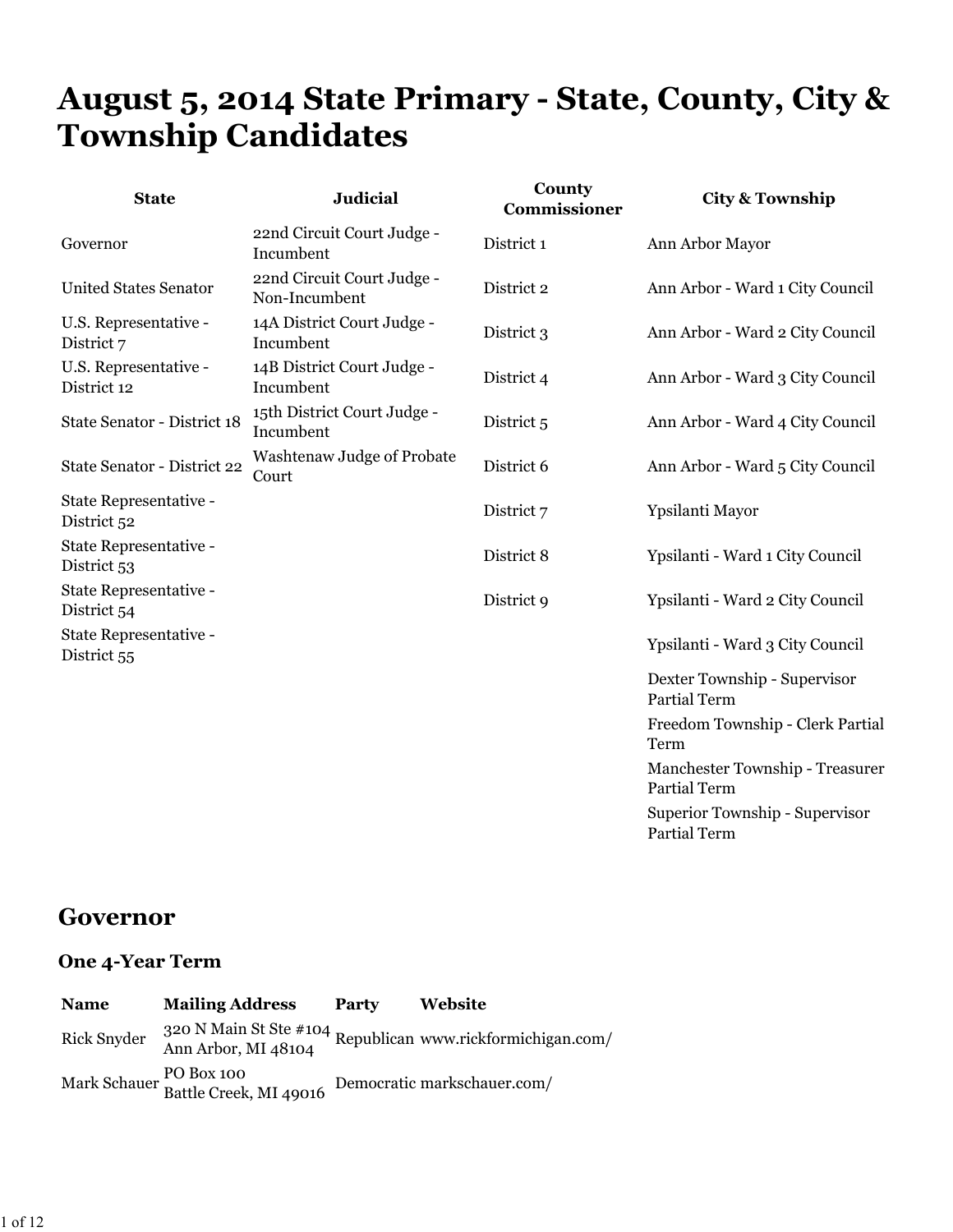### **U.S. Senator**

#### **One 6-Year Term**

| <b>Name</b>        | <b>Mailing Address</b>                                    | Party | Website                              |
|--------------------|-----------------------------------------------------------|-------|--------------------------------------|
|                    | Terri Lynn Land PO Box 308<br>Grandville, MI 49468        |       | Republican terrilynnland.com/        |
| <b>Gary Peters</b> | 2645 Bloomfield Crossing<br>Bloomfield Township, MI 48304 |       | Democratic www.petersformichigan.com |

## **U.S. Representative - 7th District**

### **One 2-Year Term**

| <b>Name</b>                                                 | <b>Mailing Address</b>           | Party | Website                                                                |
|-------------------------------------------------------------|----------------------------------|-------|------------------------------------------------------------------------|
| Douglas Radcliffe North 3079 Hendee Rd<br>Jackson, MI 49201 |                                  |       | Republican northforcongress.com/                                       |
| Tim Walberg                                                 | PO Box 1362<br>Jackson, MI 49204 |       | Republican walbergforcongress.com/                                     |
| Pam Byrnes                                                  | Chelsea, MI 48118                |       | 17381 N Mi State Road 52 Democratic pambyrnes<br>forcongress.com/ $\,$ |

## **U.S. Representative - 12th District**

### **One 2-Year Term**

| <b>Name</b>         | <b>Mailing Address</b>                                                                 | <b>Party</b> | Website                                    |
|---------------------|----------------------------------------------------------------------------------------|--------------|--------------------------------------------|
| <b>Terry Bowman</b> | PO Box 2385<br>Dearborn, MI 4812                                                       |              | Republican terrybowmanforcongress.com/     |
| Debbie Dingell      | 5208 Royal Vale Ln<br>Dearborn, MI 48126                                               |              | Democratic debbieding ell forcongress.com/ |
|                     | Raymond G. Mullins 4447 Swiss Stone L<br>n W $\#2B$ Democratic n/a Ypsilanti, MI 48197 |              |                                            |

## **State Senator - District 18**

| <b>Name</b>                   | <b>Mailing Address</b>                | Phone | E-mail                                                              | Party | Website |
|-------------------------------|---------------------------------------|-------|---------------------------------------------------------------------|-------|---------|
| Rebekah<br>Warren             | 234 8th St.<br>Ann Arbor, MI<br>48103 |       | 734-662-0268 rebekah@rebekahwarren.com Democratic rebekahwarren.com |       |         |
| Terry M. Linden Ann Arbor, MI | P.O. Box 1961<br>48106                |       | 734-662-7559 terryempireofideas@gmail.com Republican $n/a$          |       |         |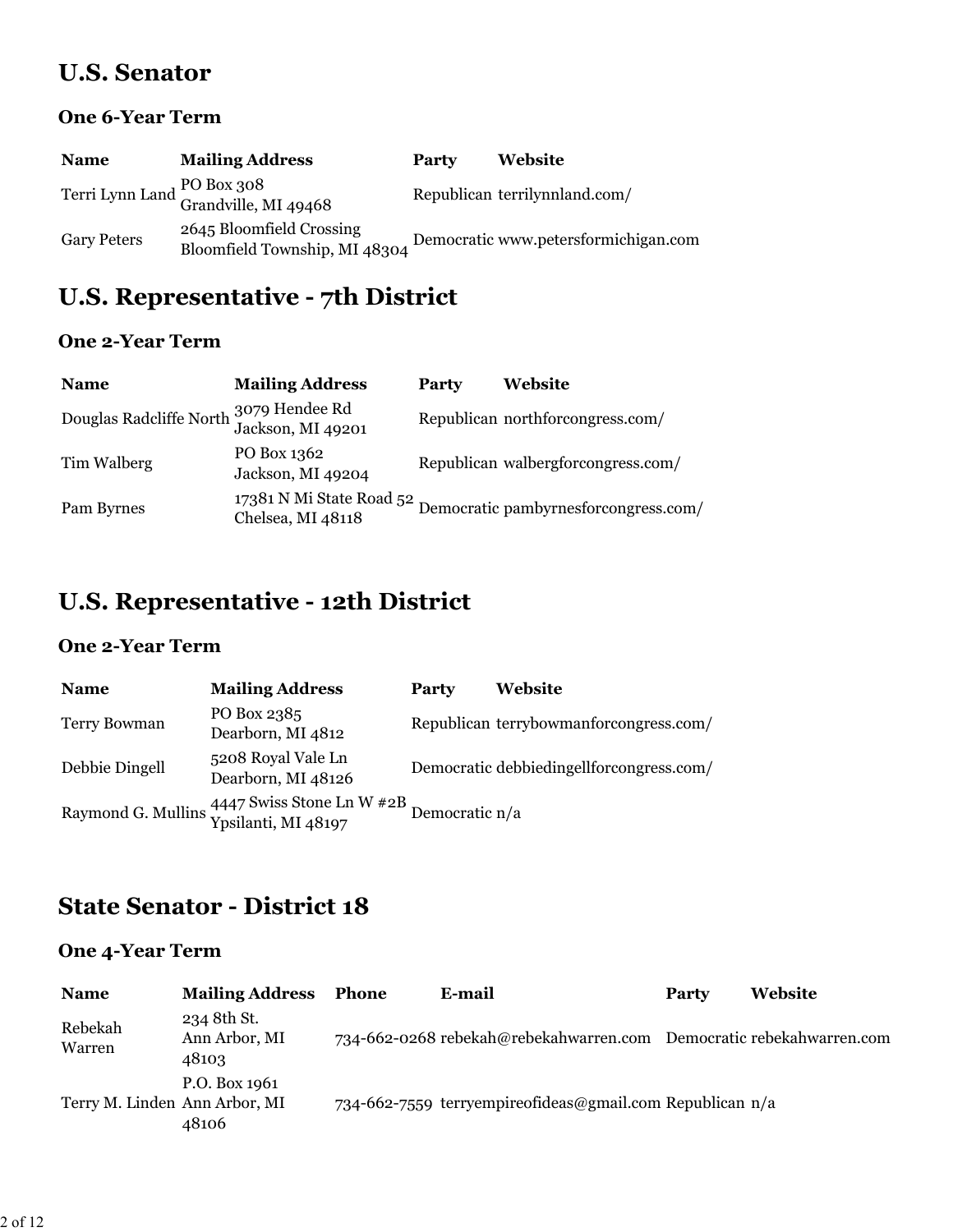### **State Senator - District 22**

### **One 4-Year Term**

| <b>Name</b> | <b>Mailing Address Phone</b>                       | E-mail                                                               | Party | Website |
|-------------|----------------------------------------------------|----------------------------------------------------------------------|-------|---------|
|             | Shari Pollesch P.O. Box 1681<br>Brighton, MI 48116 | 810-224-0560 shari@voteforshari.com Democratic www.voteforshari.com/ |       |         |
| Joe Hune    | P.O. Box 357<br>Hamburg, MI 48139                  | 855-563-4863 joehune@joehune.com Republican http://joehune.com/      |       |         |

## **State Representative - District 52**

### **One 2-Year Term**

| <b>Name</b>                              | <b>Mailing</b><br><b>Address</b>                  | <b>Phone</b> | E-mail                             | Party | Website                                                                                           |
|------------------------------------------|---------------------------------------------------|--------------|------------------------------------|-------|---------------------------------------------------------------------------------------------------|
| John<br>Clifford<br>Hochstetler MI 48158 | 12800 Pfaus                                       |              |                                    |       | Manchester, 734-428-9100 ourfamilyfarm@sbcglobal.net Republican http://hochstetler.wordpress.com/ |
| Gretchen<br>Driskell                     | 320 N. Ann<br>Arbor Street<br>Saline, MI<br>48176 |              | 734-429-2347 gretchen470@yahoo.com |       | Democratic http://votegretchen.com/                                                               |

## **State Representative - District 53**

#### **One 2-Year Term**

| <b>Name</b> | <b>Mailing Address</b> | Phone | E-mail | Party | Website                                                                                                                                                   |
|-------------|------------------------|-------|--------|-------|-----------------------------------------------------------------------------------------------------------------------------------------------------------|
| Jeff Irwin  | 2542 Bellwood Ave.     |       |        |       | Ann Arbor, MI 48104 734-834-7152 jeffmirwin@gmail.com Democratic http://www.voteirwin.com                                                                 |
|             |                        |       |        |       | John J. Spisak <sup>2704</sup> Radcliffe Ave.<br>Ann Arbor, MI 48104 <sup>734-971-3809</sup> jlspisak@sbcglobal.net Republican http://votejohnspisak.com/ |

## **State Representative - District 54**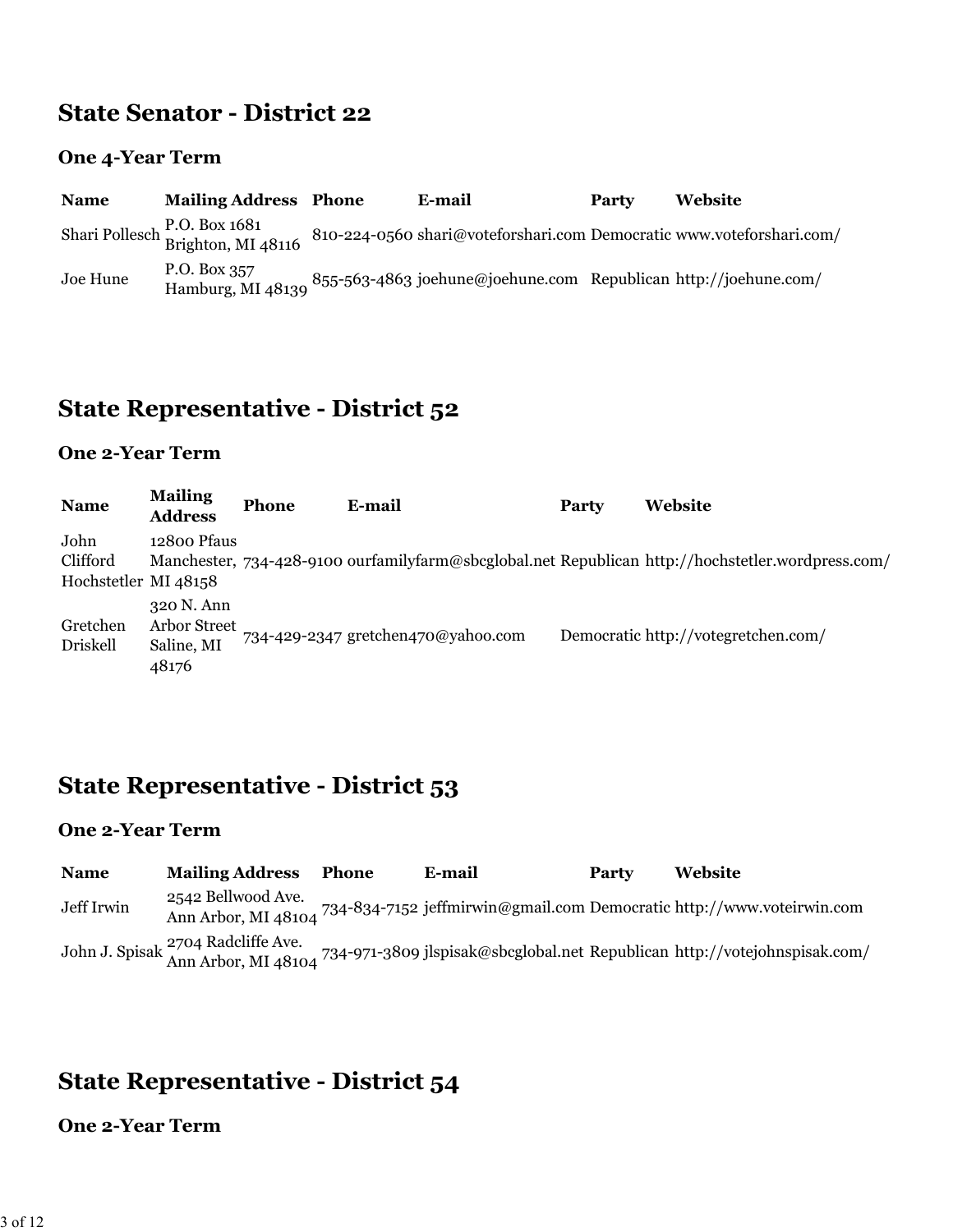| <b>Name</b>              | <b>Mailing</b><br><b>Address</b>                     | <b>Phone</b>     | E-mail                         | <b>Party</b>     | Website                                                                        |
|--------------------------|------------------------------------------------------|------------------|--------------------------------|------------------|--------------------------------------------------------------------------------|
| David<br>Rutledge        | 8585 Durham<br>Court<br>Ypsilanti, MI<br>48198       |                  |                                |                  | 734-483-5033 repdavidrutledge@gmail.com Democratic http://www.rutledgenow.com/ |
| John T.<br><b>Nazars</b> | 9839 Joan<br>Circle Lot 71<br>Ypsilanti, MI<br>48197 |                  | 313-478-7236 jnazars@yahoo.com | Republican n/a   |                                                                                |
| Ed Moore                 | 752 Jerome Ave.<br>Ypsilanti, MI<br>48198            | 734-482-6010 n/a |                                | Republican $n/a$ |                                                                                |

# **State Representative - District 55**

### **One 2-Year Term**

| <b>Name</b>        | <b>Mailing Address Phone</b>                                        | E-mail                                             | Party | Website                              |
|--------------------|---------------------------------------------------------------------|----------------------------------------------------|-------|--------------------------------------|
|                    | 120 $1/2$ E.<br>Washington St.<br>Adam Zemke Ann Arbor, MI<br>48104 | 734-645-3186 zemkeada@gmail.com                    |       | Democratic http://www.adamzemke.com/ |
| Leonard O.<br>Burk | 775 Judd Rd.<br>Saline, MI 48176                                    | 734-429-4359 burk99talk@comcast.net Republican n/a |       |                                      |

## **22nd Circuit Court Judge - Incumbent**

#### **One 6-Year Term**

**Name** David S. Swartz (INCUMBENT)

## **22nd Circuit Court Judge - Non-Incumbent**

| <b>Name</b> | <b>Mailing Address</b>             | Website                        |
|-------------|------------------------------------|--------------------------------|
| Pat Conlin  | PO Box 3759<br>Ann Arbor, MI 48106 | http://www.conlinforjudge.com/ |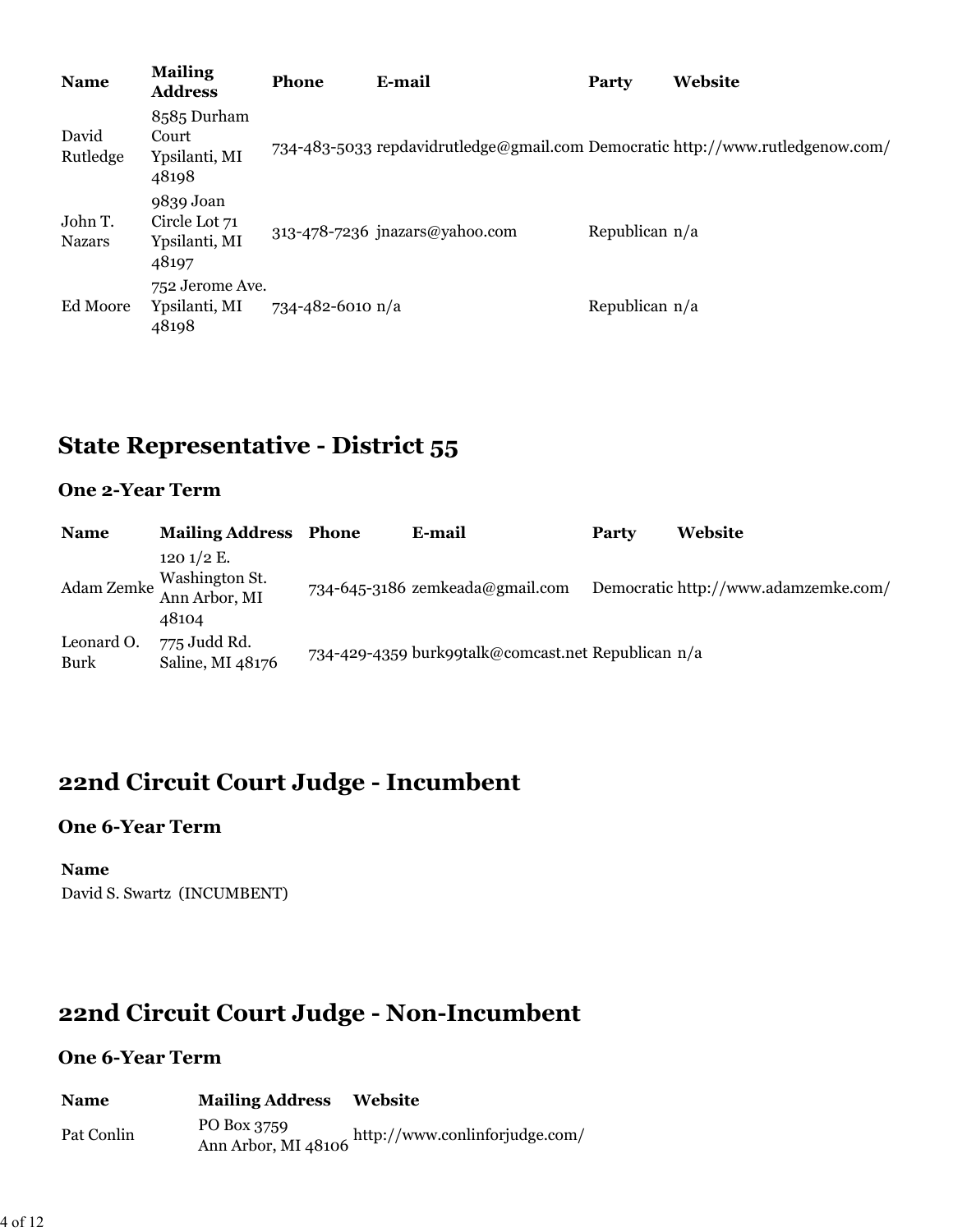Veronique Liem PO Box 7512 Ann Arbor, MI 48107 http://www.liemforjudge.com/ Michael Woodyard 2608 Towner Blvd Ann Arbor, MI 48104 n/a

## **14A District Court Judge - Incumbent**

### **One 6-Year Term**

**Name** Richard E. Conlin (INCUMBENT)

## **14B District Court Judge - Incumbent**

### **One 6-Year Term**

**Name** Charles Pope (INCUMBENT)

## **15th District Court Judge - Incumbent**

### **One 6-Year Term**

**Name** Chris Easthope (INCUMBENT)

## **Washtenaw Judge of Probate Court**

| <b>Name</b>                     | <b>Mailing Address</b>                  | Website                                                                                                            |
|---------------------------------|-----------------------------------------|--------------------------------------------------------------------------------------------------------------------|
| Jane A. Bassett                 | 2045 Hogback Rd.<br>Ann Arbor, MI 48197 | http://ctebassettforjudge.com/                                                                                     |
| Tamara Garwood                  | 203 S. Zeeb #206<br>Ann Arbor, MI 48103 | http://www.garwoodforjudge.com/                                                                                    |
| Constance L. Jones              | P.O. Box 1187<br>Ann Arbor, MI 48106    | http://constancejonesforjudge.com/                                                                                 |
| Julia B. Owdziej<br>(INCUMBENT) |                                         | http://juliaforjudge.org/                                                                                          |
|                                 |                                         | ${\rm Tracy\,Van\,den\,Bergh\,}^{7860\,Scio\,Church\,Rd.}_{\rm Ann\,Arbor,\,MI\,48103}$ http://tracyvforjudge.com/ |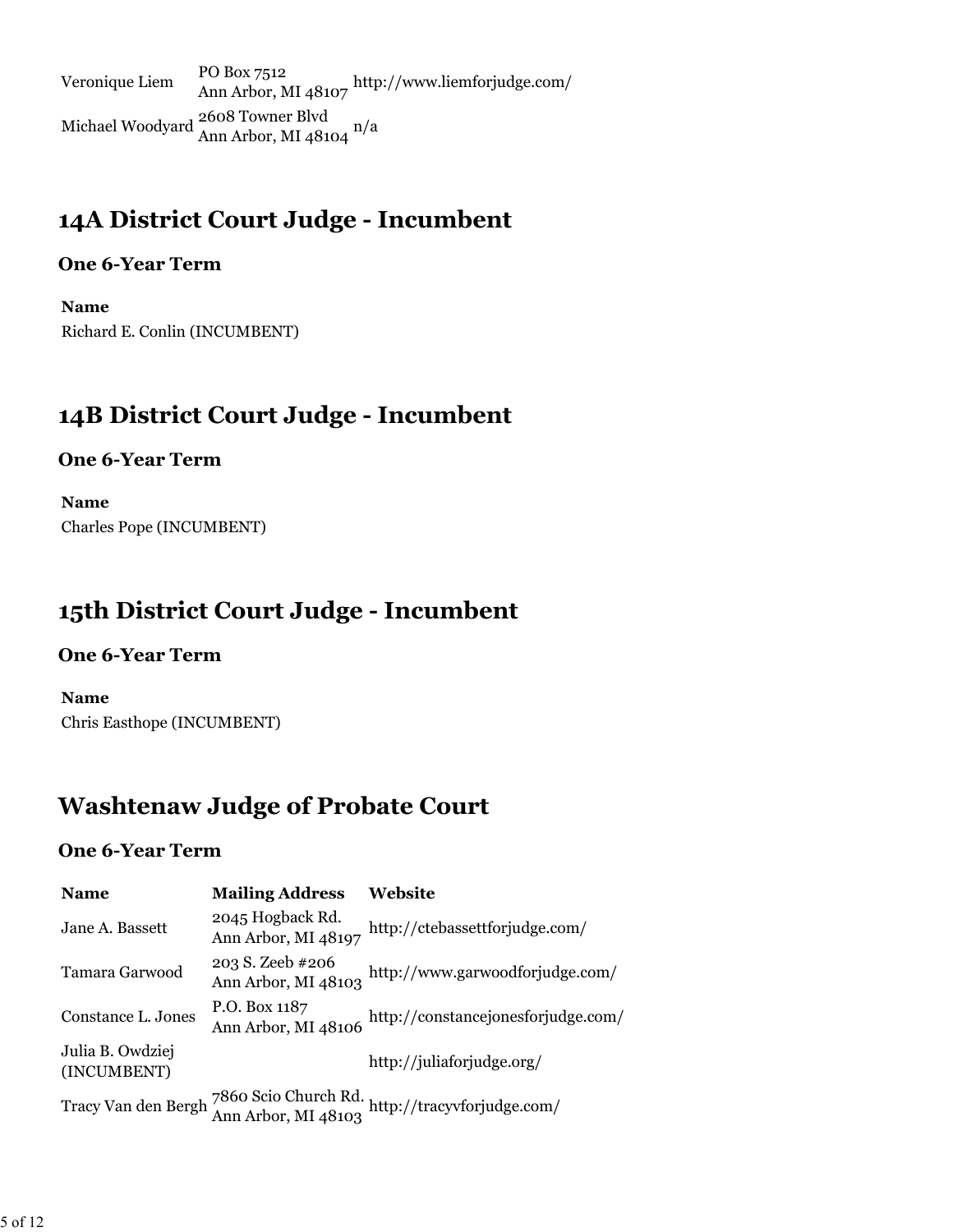## **County Commissioner - District 1**

### **One 2-Year Term**

| <b>Name</b>                                                | <b>Mailing Address</b> | Phone | E-mail                                                                                                                                   | <b>Party</b> |
|------------------------------------------------------------|------------------------|-------|------------------------------------------------------------------------------------------------------------------------------------------|--------------|
|                                                            |                        |       | Lawrence A. Murphy $\frac{1176 \text{ Bandera Drive}}{\text{Ann Arbor}, \text{MI } 48103}$ 734-929-5552 lars.murphy@gmail.com Republican |              |
| Kent Martinez-Kratz 698 Old Forge Ct.<br>Chelsea, MI 48118 |                        |       | 734-433-1583 kkratz@jpsmail.org                                                                                                          | Democratic   |

## **County Commissioner - District 2**

### **One 2-Year Term**

| <b>Name</b> | <b>Mailing Address</b>                                                                             | <b>Phone</b> | E-mail | Party |
|-------------|----------------------------------------------------------------------------------------------------|--------------|--------|-------|
|             | Dan Smith 328 N. Pointe Dr.<br>Whitmore Lake, MI 48189 734-449-2985 elect@dan-smith.org Republican |              |        |       |

## **County Commissioner - District 3**

### **One 2-Year Term**

| <b>Name</b> | <b>Mailing Address Phone</b>                  | E-mail                                    | Party |
|-------------|-----------------------------------------------|-------------------------------------------|-------|
|             | Alicia Ping 307 N. Harris<br>Saline, MI 48176 | 734-218-0335 aping72@gmail.com Republican |       |

## **County Commissioner - District 4**

| <b>Name</b>    | <b>Mailing Address</b>                                          | <b>Phone</b> | E-mail                                                | Party      |
|----------------|-----------------------------------------------------------------|--------------|-------------------------------------------------------|------------|
| Felicia Brabec | 3167 Crimson Ct.<br>Ann Arbor, MI 48108                         |              | 734-223-9390 feliciabrabec@gmail.com                  | Democratic |
|                | Stanley F. Watson 3456 Bridle Pass Court<br>Ann Arbor, MI 48108 |              | 734-904-6003 stanwatson4ctyclerk@gmail.com Republican |            |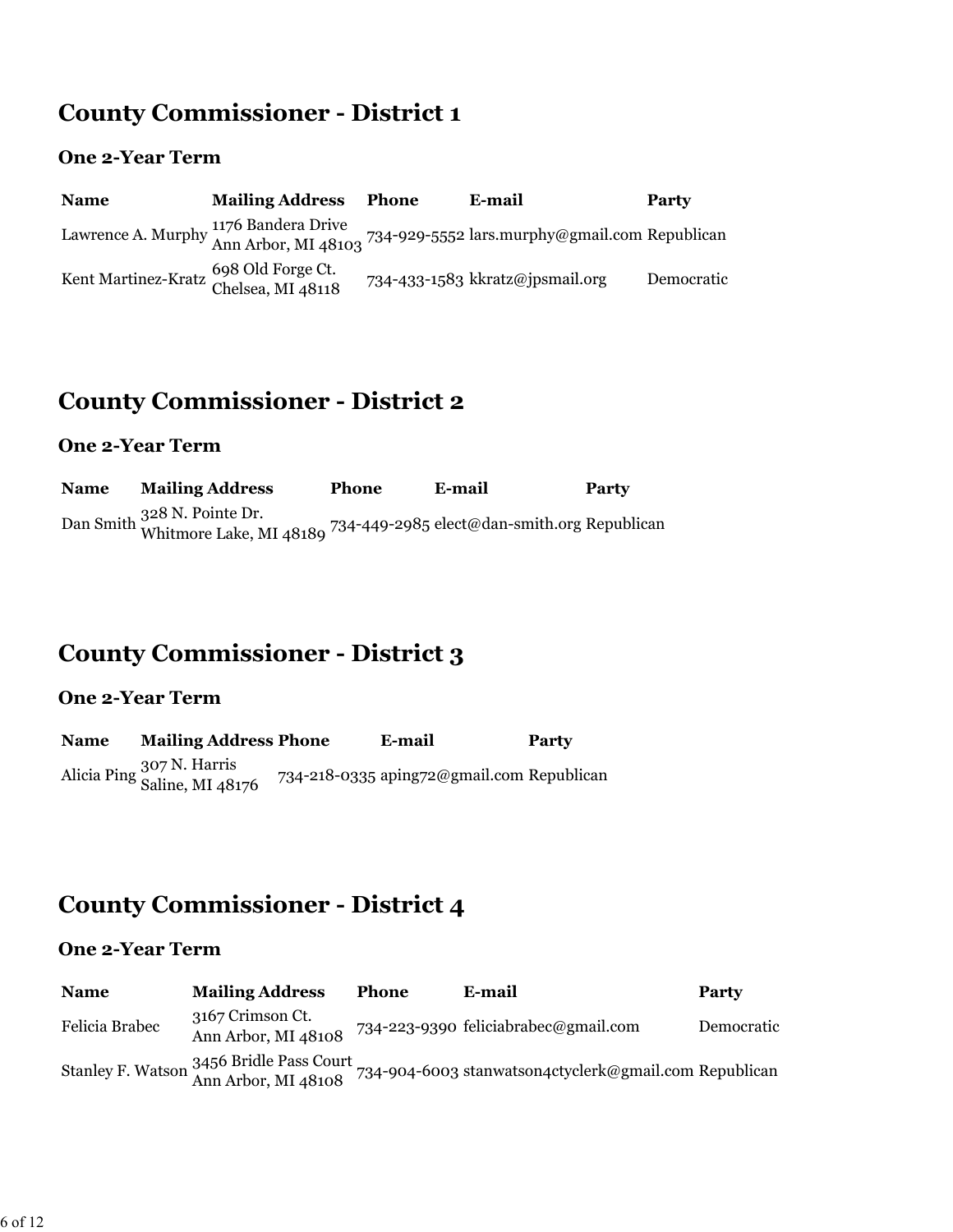## **County Commissioner - District 5**

### **One 2-Year Term**

| <b>Name</b>      | <b>Mailing Address</b>                                        | <b>Phone</b> | E-mail                                             | Party      |
|------------------|---------------------------------------------------------------|--------------|----------------------------------------------------|------------|
| Wilma Gold-Jones | 6906 Plainview St.<br>Ypsilanti, MI 48197                     |              | 734-484-2739 wgoldjones83@sbcglobal.net Democratic |            |
|                  | Ruth Ann Jamnick 7776 Lake Crest Drive<br>Ypsilanti, MI 48197 |              | 734-485-5182 rajamnick@sbcglobal.net               | Democratic |
| Victor Dobrin    | 5919 Par View Drive<br>Ypsilanti, MI 48197                    |              | 734-879-2744 dobrinvictor@gmail.com                | Democratic |
| Keith P. Jason   | 1370 Gattegno St.<br>Ypsilanti, MI 48198                      |              | 734-833-4231 keithpauljason@gmail.com Democratic   |            |
| Timothy King     | 1573 Mollie St.<br>Ypsilanti, MI 48198                        |              | 734-480-7168 timking1573@comcast.net               | Republican |

## **County Commissioner - District 6**

### **One 2-Year Term**

| <b>Name</b>       | <b>Mailing Address</b>                                                       | Phone | E-mail                                    | Party      |
|-------------------|------------------------------------------------------------------------------|-------|-------------------------------------------|------------|
|                   | Ronnie D. Peterson 1146 Rue Willette<br>Ypsilanti, MI 48198 734-635-0791 n/a |       |                                           | Democratic |
| David H. Raaflaub | 432 Ainsworth Circle<br>Ypsilanti, MI 48197                                  |       | 734-695-1085 hraaflaub@aol.com Republican |            |

## **County Commissioner - District 7**

### **One 2-Year Term**

| <b>Name</b> | <b>Mailing Address</b>                       | Phone | E-mail                                                                                                                        | Party |
|-------------|----------------------------------------------|-------|-------------------------------------------------------------------------------------------------------------------------------|-------|
|             |                                              |       | Andy LaBarre <sup>2411</sup> Meadowridge Ct.<br>Ann Arbor, MI 48105 <sup>734-945-1298</sup> andy labarre@gmail.com Democratic |       |
| Joe Miriani | 2401 Pittsfield Blvd.<br>Ann Arbor, MI 48104 |       | 734-973-1369 mojo2miriani@gmail.com Republican                                                                                |       |

## **County Commissioner - District 8**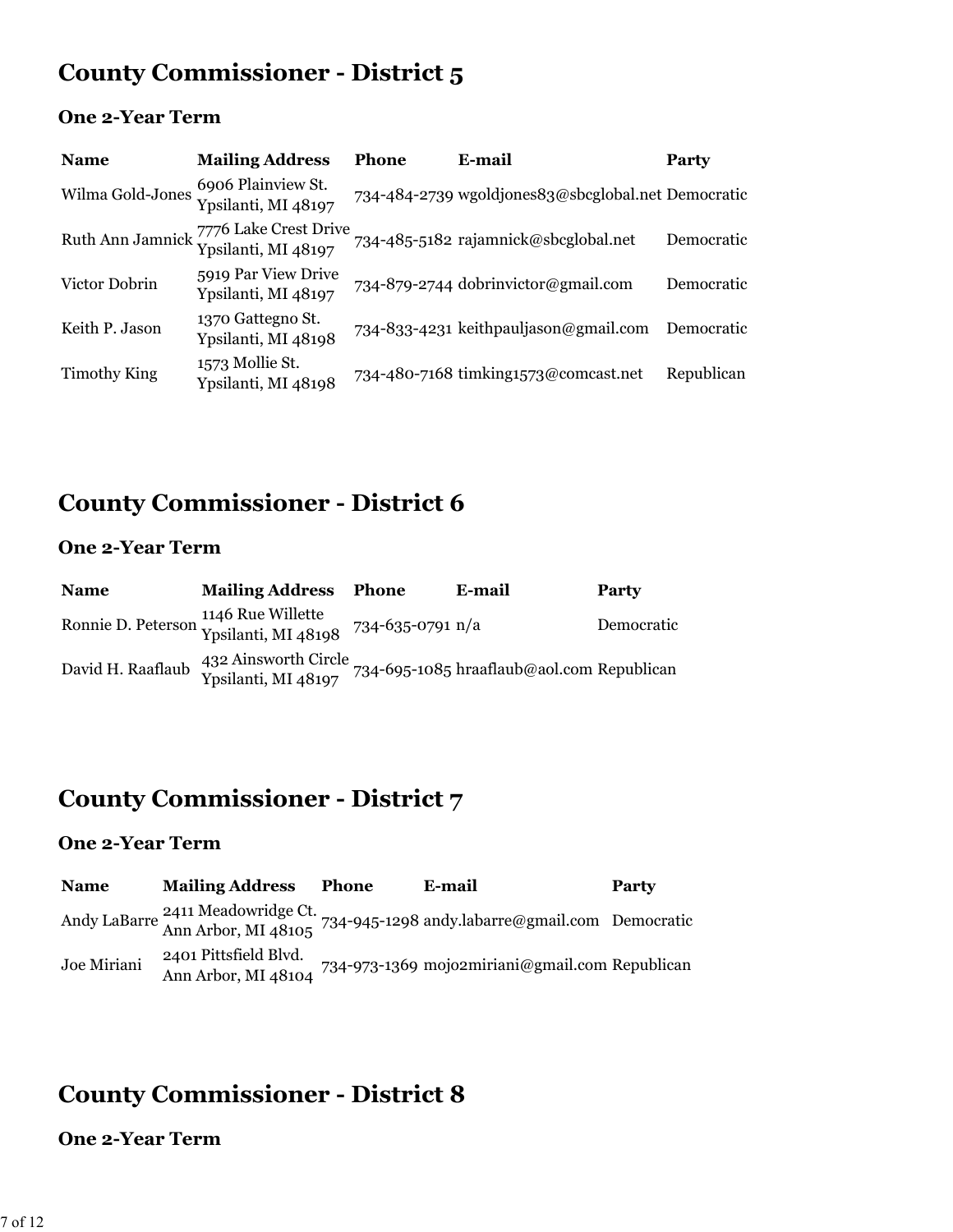| <b>Name</b>                         | <b>Mailing Address</b> | Phone | E-mail                                                | Party      |
|-------------------------------------|------------------------|-------|-------------------------------------------------------|------------|
| <b>Yousef Rabhi</b>                 | 1255 Kensington Dr.    |       | Ann Arbor, MI 48104 734-353-9426 ydrabhi@gmail.com    | Democratic |
| Jeffrey R. Gallatin 409 S. Division |                        |       | 734-368-0256 jeff@gallatin-enterprises.com Republican |            |

# **County Commissioner - District 9**

### **One 2-Year Term**

| <b>Name</b> | <b>Mailing Address Phone</b>                                      | E-mail                                                                                                                   | <b>Party</b> |
|-------------|-------------------------------------------------------------------|--------------------------------------------------------------------------------------------------------------------------|--------------|
|             |                                                                   | Conan Smith <sup>234</sup> 8th St.<br>Ann Arbor, MI 48103 <sup>734-662-0268</sup> conanmichaelsmith@gmail.com Democratic |              |
|             | John Floyd 519 Sunset Rd.<br>Ann Arbor, MI 48103 734-355-4764 n/a |                                                                                                                          | Republican   |

## **Ann Arbor City - Mayor**

### **One 2-Year Term**

| <b>Name</b>            | <b>Mailing</b><br><b>Address</b>                   | <b>Phone</b>     | E-mail                                                             | <b>Party</b> | Website                                                                    |
|------------------------|----------------------------------------------------|------------------|--------------------------------------------------------------------|--------------|----------------------------------------------------------------------------|
| Stephen<br>Kunselman   | 2885 Butternut<br>Street<br>Ann Arbor, MI<br>48108 | 734-975-4604 n/a |                                                                    |              | Democratic kunselmanformayor.com                                           |
| Sally Hart<br>Petersen | 2976 Hickory<br>Lane<br>Ann Arbor, MI<br>48104     |                  | 734-996-5569 sally@a2sally.com                                     |              | Democratic http://sallyformayor.com/                                       |
| Christopher<br>Taylor  | 1505 Brooklyn<br>Ave.<br>Ann Arbor, MI<br>48104    |                  | 734-834-3600 cmtaylora2@gmail.com Democratic taylorforannarbor.com |              |                                                                            |
| Sabra Briere           | 1418 Broadway<br>Ann Arbor, MI<br>48105            |                  |                                                                    |              | 734-995-3518 sabra.briere@gmail.com Democratic http://www.sabrabriere.org/ |

## **Ann Arbor City - Ward 1 Council Member**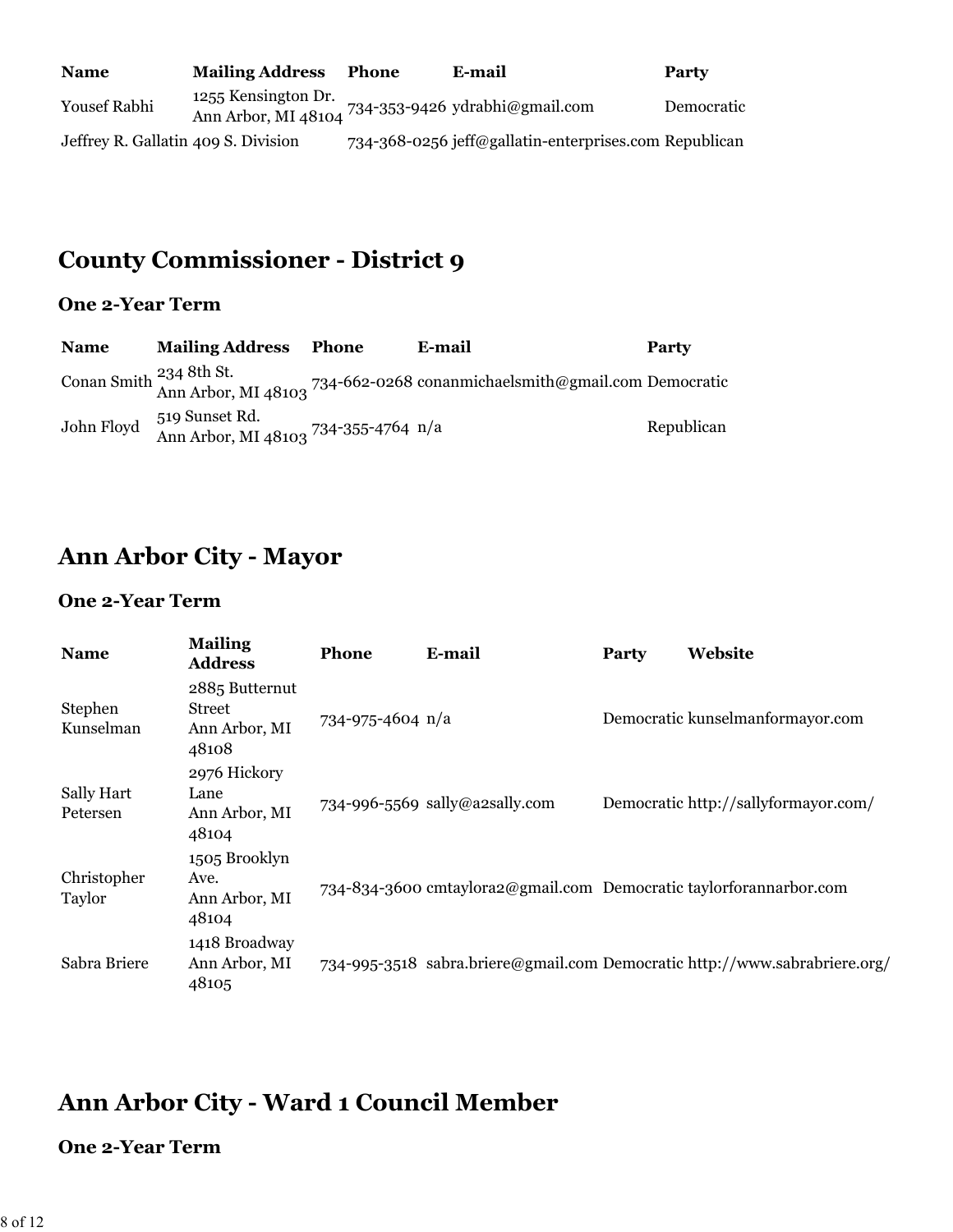| <b>Name</b> | <b>Mailing Address</b>                                      | <b>Phone</b> | E-mail                                                                                                             | Party | <b>Website</b>                 |
|-------------|-------------------------------------------------------------|--------------|--------------------------------------------------------------------------------------------------------------------|-------|--------------------------------|
|             | Sumi Kailasapathy 2530 Mallard Court<br>Ann Arbor, MI 48105 |              | 734-769-5698 sumi4aa@gmail.com                                                                                     |       | Democratic http://sumi4aa.com/ |
|             |                                                             |              | Don D. Adams, Jr. 2478 Arrowwood Trail<br>313-574-9669 don519adams@gmail.com Democratic n/a<br>Ann Arbor, MI 48105 |       |                                |

## **Ann Arbor City - Ward 2 Council Member**

### **One 2-Year Term**

| <b>Name</b>      | <b>Mailing</b><br><b>Address</b>                              | <b>Phone</b> | E-mail                                                                            | <b>Party</b> | Website                           |
|------------------|---------------------------------------------------------------|--------------|-----------------------------------------------------------------------------------|--------------|-----------------------------------|
| Nancy<br>Kaplan  | 3065 Hunting<br><b>Valley Drive</b><br>Ann Arbor, MI<br>48104 |              | 734-971-1089 nancykaplanforcouncil@yahoo.com Democratic nancykaplanforcouncil.org |              |                                   |
| Kirk<br>Westphal | 3505 Charter<br>Pl.<br>Ann Arbor, MI<br>48105                 |              | 734-660-9955 kirk@kirkforcouncil.org                                              |              | Democratic www.kirkforcouncil.org |

## **Ann Arbor City - Ward 3 Council Member**

### **One 2-Year Term**

| <b>Name</b>        | <b>Mailing</b><br><b>Address</b>                          | <b>Phone</b> | E-mail                                                                           | Party | Website                   |
|--------------------|-----------------------------------------------------------|--------------|----------------------------------------------------------------------------------|-------|---------------------------|
| Julie<br>Grand     | 1604<br><b>Brooklyn</b><br>Ave.<br>Ann Arbor,<br>MI 48104 |              | 734-678-7567 juliebgrand@gmail.com                                               |       | Democratic votegrand.org  |
| Samuel<br>McMullen | 701 E.<br>University<br>#2367<br>Ann Arbor,<br>MI 48109   |              | 734-834-9339 sjmcmullen@votemcmullen.com Democratic http://www.votemcmullen.com/ |       |                           |
| Robert<br>Dascola  | 1815<br>Baldwin<br>Ave.<br>Ann Arbor,<br>MI 48104         |              | 734-834-6975 bobdascola@gmail.com                                                |       | Democratic bobdascola.com |

## **Ann Arbor City - Ward 4 Council Member - No Primary per City Charter**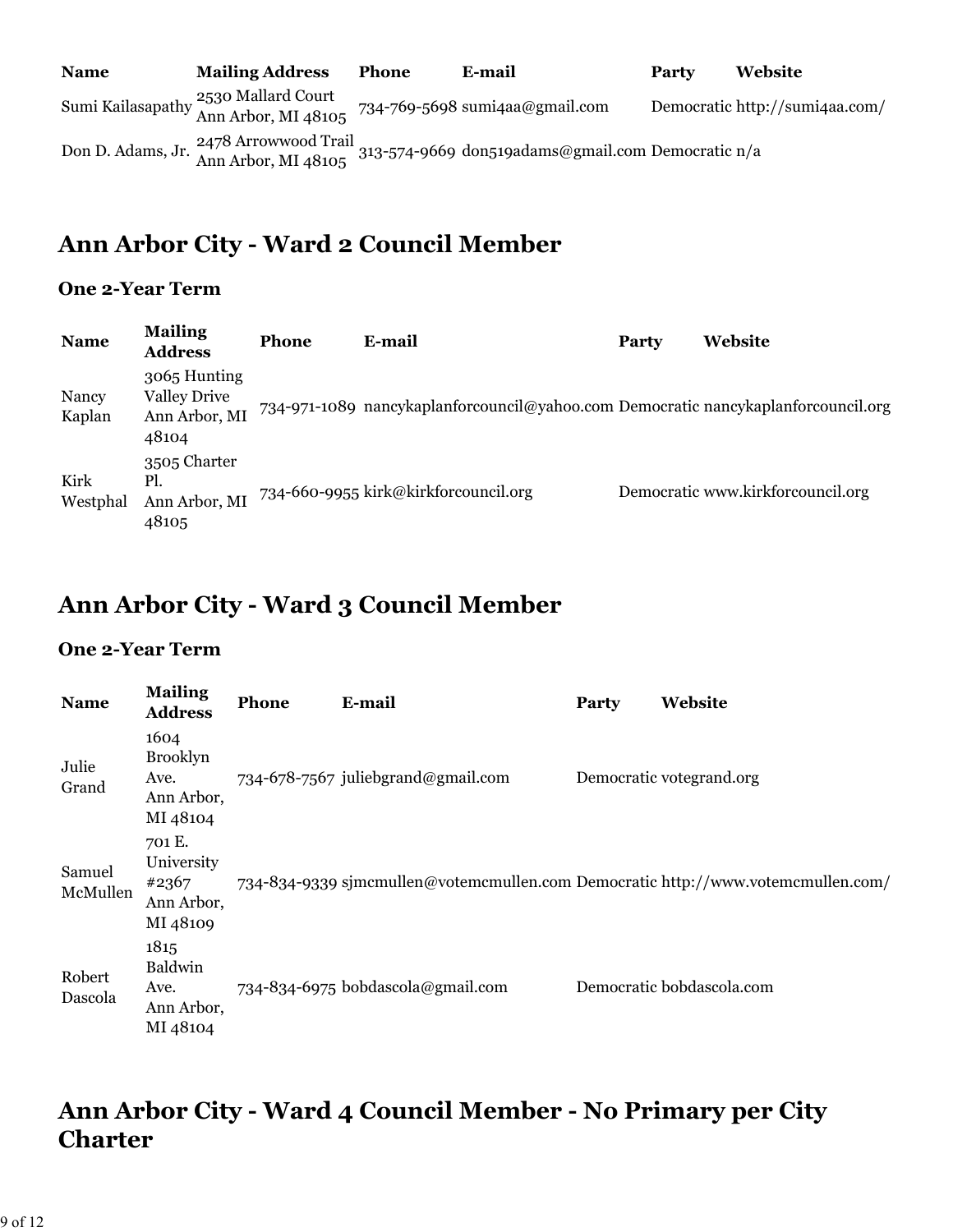#### **One 2-Year Term**

**Name Mailing Address Phone E-mail Party Website** Graydon Krapohl <sup>1502</sup> Golden Ave.<br>Ann Arbor, MI 48104 <sup>734-998-1102</sup> gkrapohl@aol.com Democratic krapohl4council.com

## **Ann Arbor City - Ward 5 Council Member**

#### **One 2-Year Term**

| <b>Name</b>                  | <b>Mailing</b><br><b>Address</b>        | <b>Phone</b> | E-mail                                                                     | Party | <b>Website</b> |
|------------------------------|-----------------------------------------|--------------|----------------------------------------------------------------------------|-------|----------------|
| Leon K. Bryson Ann Arbor, MI | 636 Center Drive<br>48103               |              | 734-622-9714 lbryson106224MI@comcast.net Democratic n/a                    |       |                |
| Chuck<br>Warpehoski          | 2020 Winewood<br>Ann Arbor, MI<br>48103 |              | 734-972-8304 chuck.warpehoski@gmail.com Democratic http://voteforchuck.org |       |                |

## **Ypsilanti City - Mayor**

#### **One 4-Year Term**

| <b>Name</b>                                                              | <b>Mailing Address Phone</b> | E-mail                                                                                                    | Party      |
|--------------------------------------------------------------------------|------------------------------|-----------------------------------------------------------------------------------------------------------|------------|
| Amanda Maria Edmonds 320 Garland St.<br>Ypsilanti, MI 48198 734-330-7576 |                              | amandaformayor@gmail.com                                                                                  | Democratic |
| Peter J. Murdock                                                         |                              | 504 N. River Street<br>Ypsilanti, MI 48198 <sup>734-485-7799</sup> murdock.sweeney@comcast.net Democratic |            |
| <b>Tyrone Bridges</b>                                                    | P.O. Box 980731              | Ypsilanti, MI 48198 734-444-4841 bridgesformayor@gmail.com                                                | Democratic |

## **Ypsilanti City - Ward 1 Council Member - No Primary per City Charter**

| <b>Name</b>         | <b>Mailing Address</b>                                   | <b>Phone</b> | E-mail                                         | <b>Party</b> |
|---------------------|----------------------------------------------------------|--------------|------------------------------------------------|--------------|
| Nicole A. Brown     | 107 Middle Drive<br>Ypsilanti, MI 48197                  |              | 734-680-5654 nikkbrown319@gmail.com Democratic |              |
| <b>Steve Pierce</b> | 118 S. Washington St.<br>(WITHDRAWN) Ypsilanti, MI 48197 |              | 734-274-4602 steve@ypsi.com                    | Democratic   |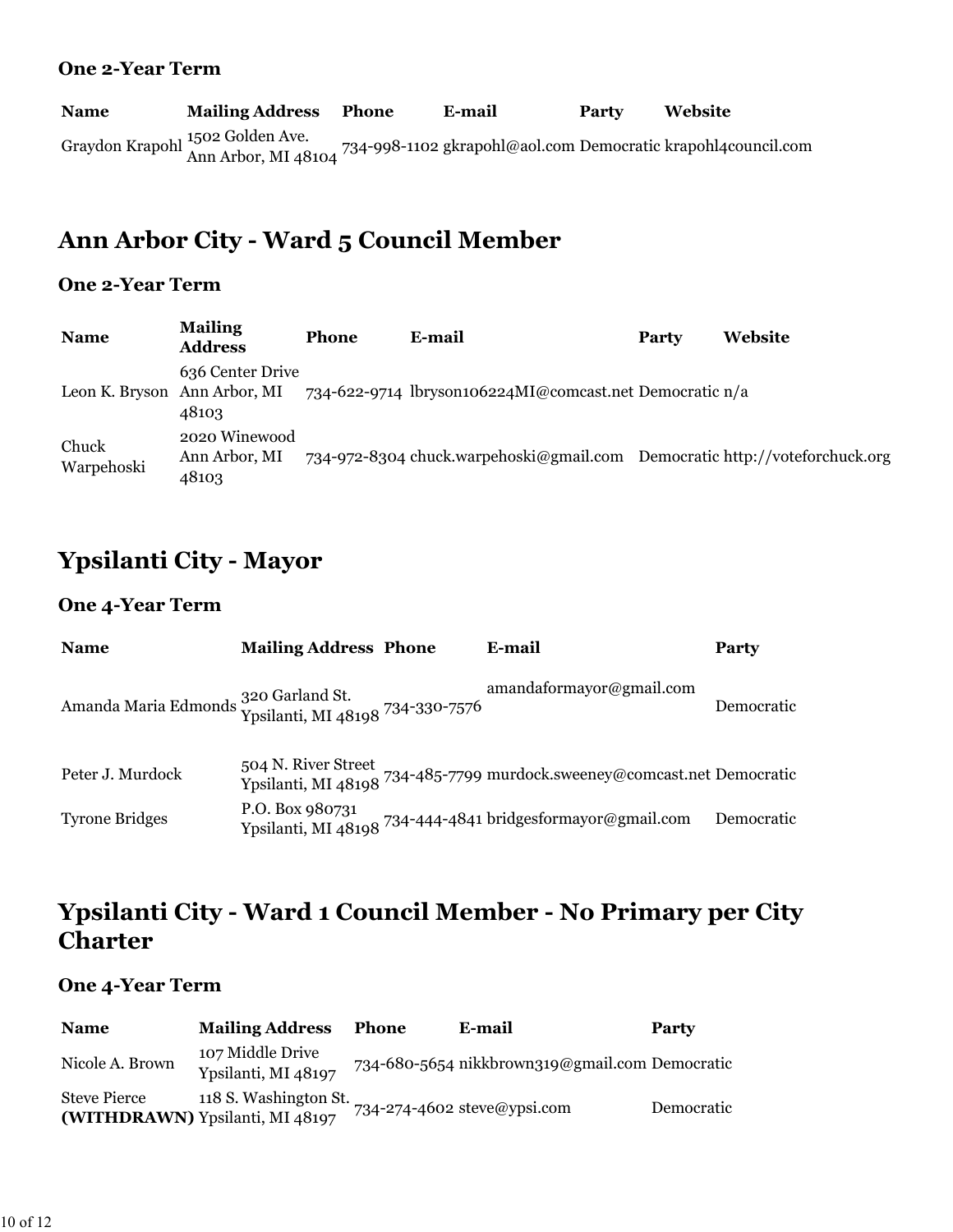## **Ypsilanti City - Ward 2 Council Member - No Primary per City Charter**

#### **One 4-Year Term**

**Name Mailing Address Phone E-mail Party** Daniel Vogt 2224 Touchdown Ct. Unit 3 Ypsilanti, MI 48197 734-483-3158 danielvogt@comcast.net Democratic

### **Ypsilanti City - Ward 3 Council Member - No Primary per City Charter**

**One 4-Year Term**

**Name Mailing Address Phone E-mail Party** Brian P. Robb 408 East Cross Street Ypsilanti, MI 48198 734-485-9122 brobb@yahoo.com Democratic

### **Dexter Township - Supervisor (Partial Term Ending 11/20/2016)**

#### **Vote for One**

| <b>Name</b>     | <b>Mailing Address</b>                                            | Phone | E-mail                                           | Party      |
|-----------------|-------------------------------------------------------------------|-------|--------------------------------------------------|------------|
|                 | Michael Kundak-Cowall 13434 Island Lake Road<br>Chelsea, MI 48118 |       | 734-475-2424 mkundakcoo8@charter.net Democratic  |            |
| Mark Wojno      | 10200 Stinch Field Woods Rd.<br>Pinckney, MI 48169                |       | 734-476-7543 dmsi@mich.com                       | Republican |
| Harley B. Rider | 4221 Rider Ct.<br>Dexter, MI 48130                                |       | 734-426-2841 harley.b.rider@gmail.com Republican |            |

## **Freedom Township - Clerk (Partial Term Ending 11/20/2016)**

#### **Vote for One**

**Name Mailing Address Phone E-mail Party** Valisa Bristle 8795 Pleasant Lake Road Ann Arbor, MI 48103 734-222-6399 vlbristle@yahoo.com Republican

### **Manchester Township - Treasurer (Partial Term Ending 11/20/2016)**

#### **Vote for One**